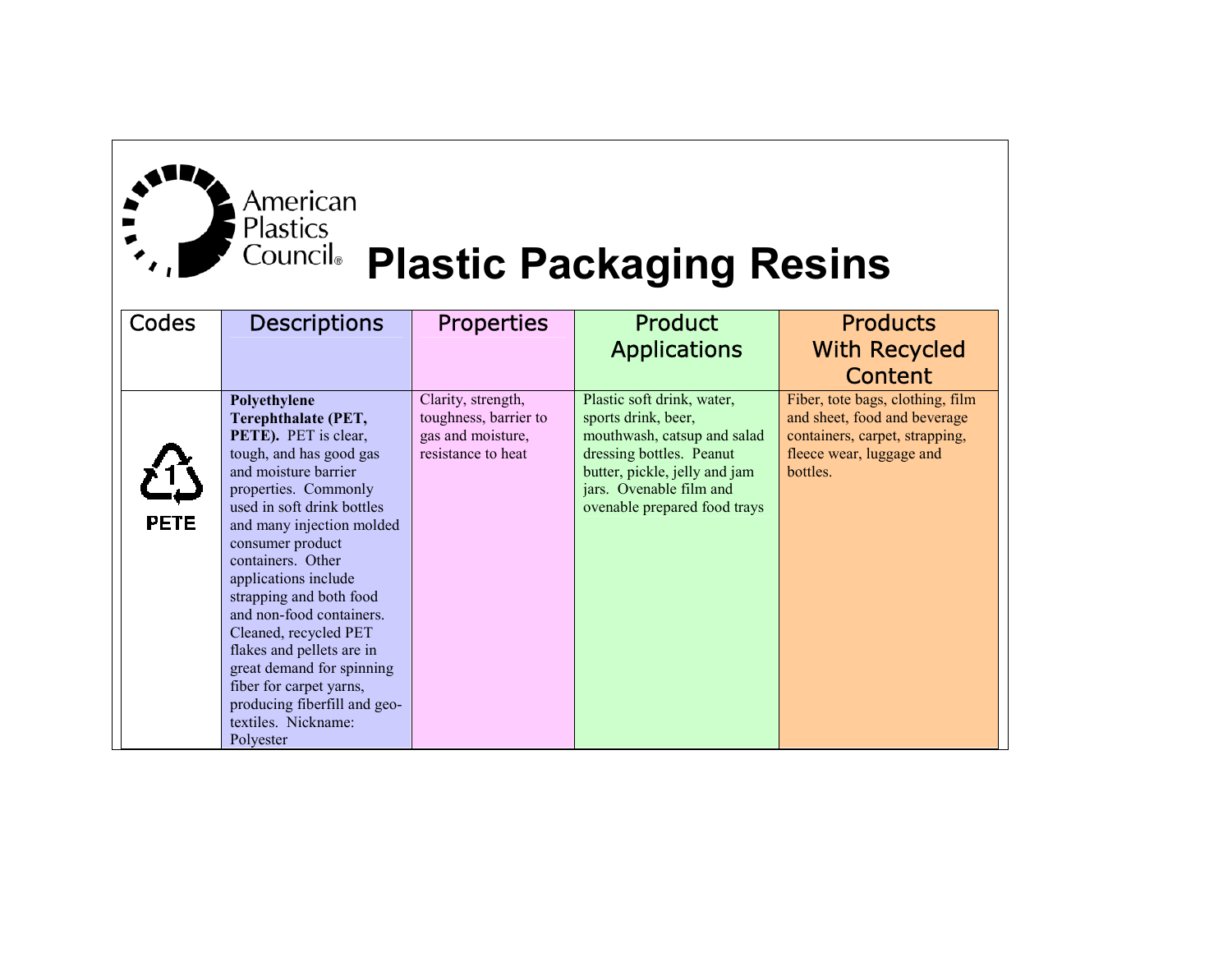| <b>HDPE</b> | <b>High Density</b><br>Polyethylene (HDPE).<br>HDPE is used to make<br>bottles for milk, juice,<br>water and laundry<br>products. Unpigmented<br>bottles are translucent,<br>have good barrier<br>properties and stiffness,<br>and are well suited to<br>packaging products with a<br>short shelf life such as<br>milk. Because HDPE has<br>good chemical resistance, it<br>is used for packaging many<br>household and industrial<br>chemicals such as<br>detergents and bleach.<br>Pigmented HDPE bottles<br>have better stress crack<br>resistance than | Stiffness, strength,<br>toughness, resistance<br>to chemicals and<br>moisture, permeability<br>to gas, ease of<br>processing, and ease of<br>forming. | Milk, water, juice, cosmetic,<br>shampoo, dish and laundry<br>detergent bottles; yogurt and<br>margarine tubs; cereal box<br>liners; grocery, trash and<br>retail bags.                                                  | Liquid laundry detergent,<br>shampoo, conditioner and motor<br>oil bottles; pipe, buckets, crates,<br>flower pots, garden edging, film<br>and sheet, recycling bins,<br>benches, dog houses, plastic<br>lumber, floor tiles, picnic tables,<br>fencing. |
|-------------|------------------------------------------------------------------------------------------------------------------------------------------------------------------------------------------------------------------------------------------------------------------------------------------------------------------------------------------------------------------------------------------------------------------------------------------------------------------------------------------------------------------------------------------------------------|-------------------------------------------------------------------------------------------------------------------------------------------------------|--------------------------------------------------------------------------------------------------------------------------------------------------------------------------------------------------------------------------|---------------------------------------------------------------------------------------------------------------------------------------------------------------------------------------------------------------------------------------------------------|
|             | unpigmented HDPE<br>bottles.<br><b>Polyvinyl Chloride</b><br>(PVC/Vinyl).<br>In addition to its stable<br>physical properties, PVC<br>has good chemical<br>resistance, weatherability,<br>flow characteristics and<br>stable electrical properties.<br>The diverse slate of vinyl<br>products can be broadly<br>divided into rigid and<br>flexible materials. Bottles<br>and packaging sheet are<br>major rigid markets, but it                                                                                                                            | Versatility, clarity,<br>ease of blending,<br>strength, toughness,<br>resistance to grease, oil<br>and chemicals.                                     | Clear food and non-food<br>packaging, medical tubing,<br>wire and cable insulation,<br>film and sheet, construction<br>products such as pipes,<br>fittings, siding, floor tiles,<br>carpet backing and window<br>frames. | Packaging, loose-leaf binders,<br>decking, paneling, gutters, mud<br>flaps, film and sheet, floor tiles<br>and mats, resilient flooring,<br>cassette trays, electrical boxes,<br>cables, traffic cones, garden<br>hose, mobile home skirting.           |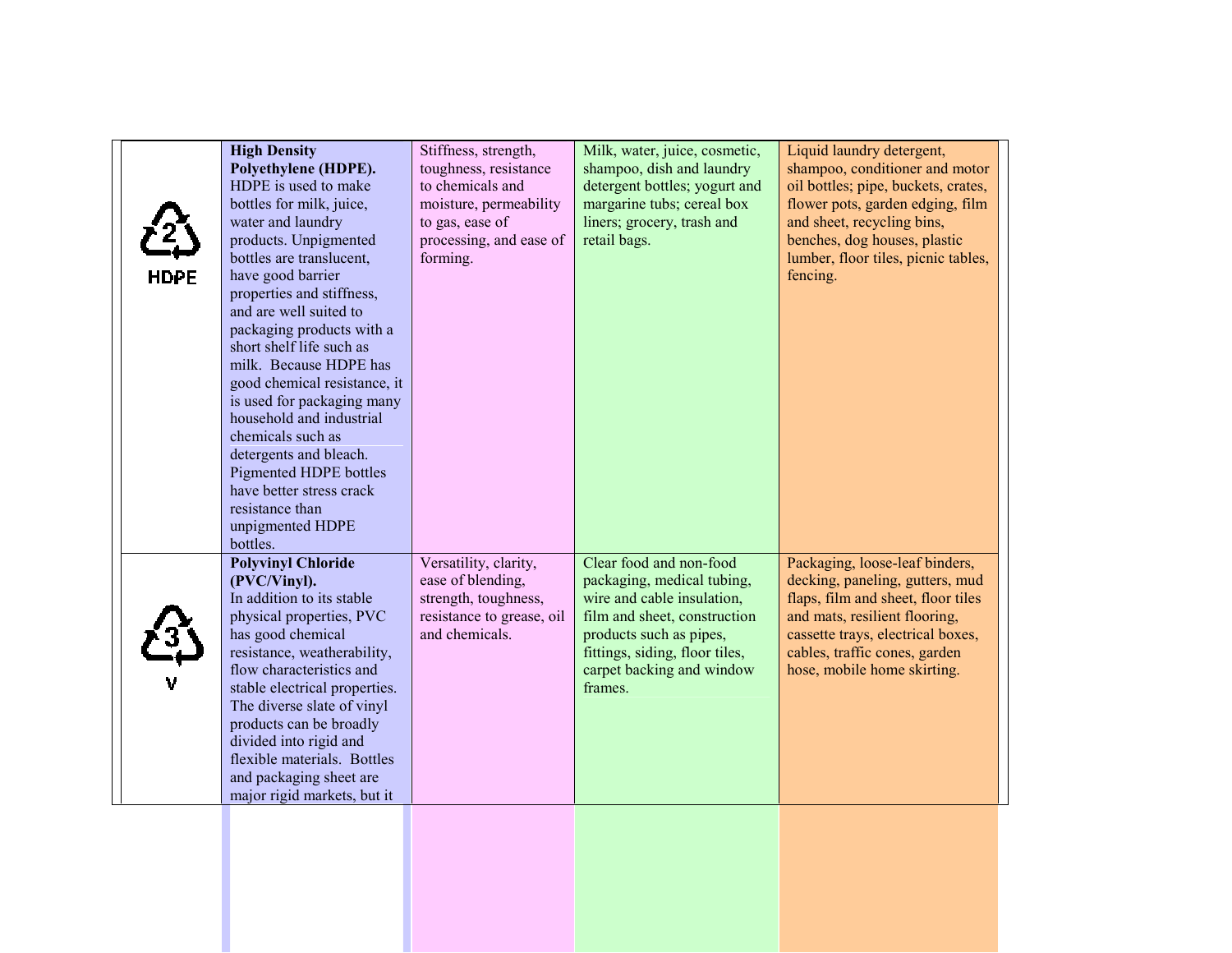|             | is also widely used in the<br>construction market for<br>pipes and fittings, siding,<br>carpet backing and<br>windows frames. Flexible<br>vinyl is used in wire and<br>cable insulation, film and<br>sheet, floor coverings,<br>synthetic leather products,<br>blood bags, medical tubing<br>and other applications.                                                          |                                                                                                                 |                                                                                          |                                                                                                                                                                        |
|-------------|-------------------------------------------------------------------------------------------------------------------------------------------------------------------------------------------------------------------------------------------------------------------------------------------------------------------------------------------------------------------------------|-----------------------------------------------------------------------------------------------------------------|------------------------------------------------------------------------------------------|------------------------------------------------------------------------------------------------------------------------------------------------------------------------|
| <b>LDPE</b> | <b>Low Density Polyethylene</b><br>(LDPE).<br>Used predominately in film<br>applications due to its<br>toughness, flexibility and<br>relative transparency,<br>making it popular for use in<br>applications where heat<br>sealing is necessary. LDPE<br>is also used to manufacture<br>some flexible lids and<br>bottles and it is used in<br>wire and cable<br>applications. | Ease of processing,<br>strength, toughness,<br>flexibility, ease of<br>sealing, barrier to<br>moisture.         | Dry cleaning, bread and<br>frozen food bags, squeezable<br>bottles, e.g. honey, mustard. | Shipping envelopes, garbage<br>can liners, floor tile, furniture,<br>film and sheet, compost bins,<br>paneling, trash cans, landscape<br>timber, lumber                |
| РP          | Polypropylene (PP).<br>Polypropylene has good<br>chemical resistance, is<br>strong, and has a high<br>melting point making it<br>good for hot-fill liquids. PP<br>is found in flexible and<br>rigid packaging to fibers<br>and large molded parts for<br>automotive and consumer<br>products.                                                                                 | Strength, toughness,<br>resistance to heat,<br>chemicals, grease and<br>oil, versatile, barrier to<br>moisture. | Catsup bottles, yogurt<br>containers and margarine<br>tubs, medicine bottles             | Automobile battery cases, signal<br>lights, battery cables, brooms,<br>brushes, ice scrapers, oil<br>funnels, bicycle racks, rakes,<br>bins, pallets, sheeting, trays. |